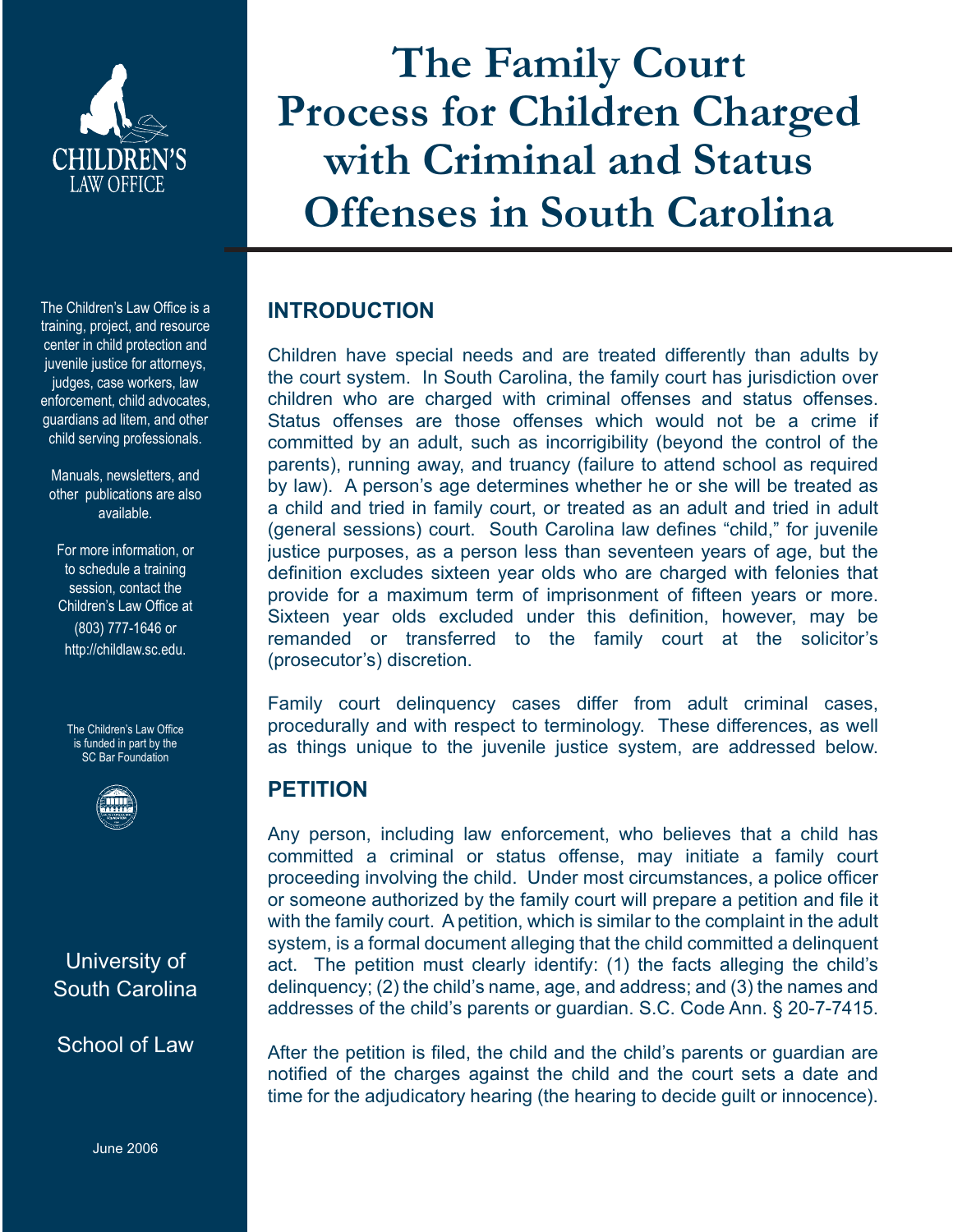# **TAKING INTO CUSTODY**

A child may also enter the juvenile justice system upon being taken into custody by law enforcement. The taking into custody is the equivalent of an adult's arrest.

#### *Custodial Interrogation*

While in custody, a child has the same rights as an adult as far as police interrogation and the Fifth Amendment privilege against self-incrimination. If the police want to question the child about an alleged delinquent act, the police must first give Miranda warnings. Miranda warnings involve telling the child that the child has the right to remain silent, that any statements made by the child can be used against the child, that the child has the right to an attorney, and that an attorney will be appointed by the family court to represent the child if the child cannot afford an attorney. *Miranda v. Arizona*, 384 U.S. 436 (1966). The law does not require a child's parents to be present in order for the police to question the child.

# **DETENTION**

When a child is taken into custody by law enforcement, the officer who took the child into custody decides whether to release the child to the child's parent or a responsible adult, or to detain the child, pending a hearing. If the officer determines it is necessary to place the child outside the home until the court hearing, the authorized Department of Juvenile Justice (DJJ) representative must make a diligent effort to place the child in an approved home, program, or facility, other than a secure juvenile detention facility, when appropriate and available. S.C. Code Ann. § 20-7-7210(A) (Supp. 2005).

Children are eligible for detention only if they meet certain criteria defined by law. For example, the law allows for detention of a child who has been charged with a statutory violent crime; had possession of a deadly weapon; or has no suitable alternative placement, and it is determined that detention is in the child's best interest or is necessary to protect the child, the public, or both. § 20-7-7210(B). A child must be at least eleven to be detained in a detention facility, and children eleven or twelve years of age may only be detained by order of the family court. § 20-7-7210(F).

A child who is taken into custody because of a status offense should not be detained more than 24 hours in a juvenile detention facility, unless a previously issued court order notified the child that further violation of the court's order may result in the secure detention of that child in a juvenile detention facility. If a child is ordered detained for violating a valid court order, the child may be held in secure confinement in a juvenile detention facility for not more than 72 hours, excluding weekends and holidays. § 20-7-7210(E).

## *Detention Hearing*

If the officer who took the child into custody has not released the child to a parent or responsible adult, the family court must hold a detention hearing within 48 hours from the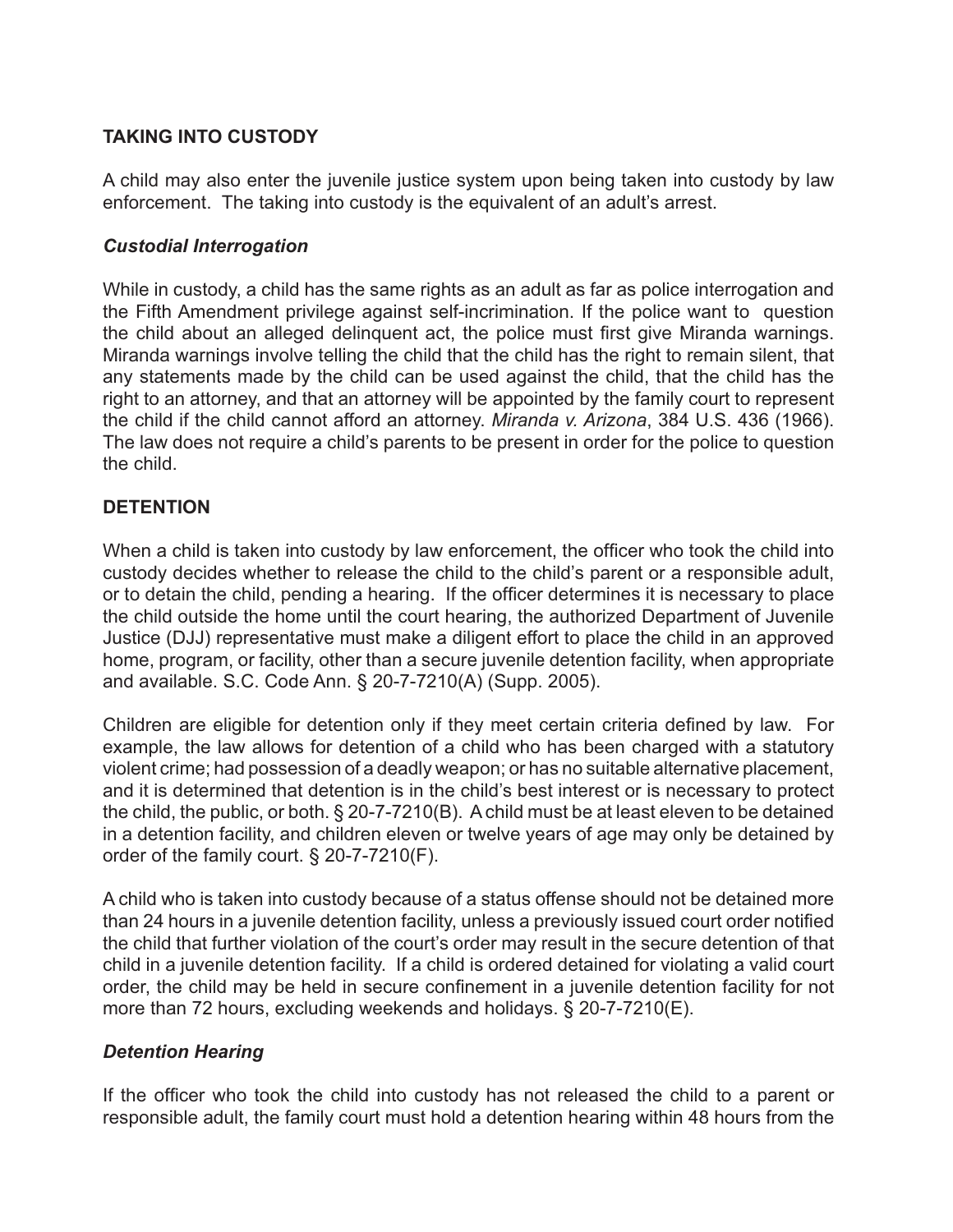time the child was taken into custody, excluding weekends and holidays. A child must be represented by an attorney at this hearing and may only waive this right if he has consulted at least once with an attorney. The court will appoint an attorney to represent the child if the child does not have one. S.C. Code Ann. § 20-7-7215(A) (Supp. 2005). The detention hearing may be held without the child's parents or guardian if they cannot be located after a "reasonable effort," and the court will appoint a guardian ad litem for the child. Rule 32, SCRFC.

At the detention hearing, any evidence relevant to the necessity for detaining the child is admissible. The DJJ representative will report to the court on the facts surrounding the case and make a recommendation as to the child's continued detention pending the adjudicatory hearing. At the conclusion of the detention hearing, the judge will determine: (1) whether probable cause exists to justify the detention of the child; and (2) whether it is appropriate and necessary to detain the child further. S.C. Code Ann. § 20-7-7215(A) (Supp. 2005).

A child who has been ordered detained must be screened by a social worker or a psychologist within 24 hours to determine if the child is in need of any services. A child who is ordered detained is entitled to another hearing: (1) within 10 days following the initial hearing; (2) within 30 days following the 10-day hearing; and (3) at any other time with a showing of good cause. § 20-7-7215(B). A child must not be detained in a detention facility for more than 90 days, absent exceptional circumstances as determined by the court. § 20-7-7215(A).

## **INTAKE**

When referred to the family court for prosecution, a child will go through a screening or intake process. The function of intake is to independently assess the circumstances and needs of a child referred for possible prosecution in the family court. S.C. Code Ann. § 20-7-7405 (Supp. 2005).

During the intake process, a DJJ caseworker at the local DJJ county office interviews the child and the child's parent or guardian. The caseworker will provide information to the child and the parent about the system, collect background information from the child and parent, and have the parent sign releases for school and medical records. The caseworker will also attempt to identify appropriate services that might be available for the child and the child's family. The information gathered at intake, along with the child's school records, past involvement in the juvenile justice system, and other available information, will be used by the DJJ caseworker when making recommendations to the solicitor and to the court.

# **DIVERSION**

If a child meets certain criteria, the solicitor may allow the child's case to be diverted from the juvenile justice system. This means that instead of being prosecuted in the family court, the child will be allowed to participate in a diversion program, such as arbitration, juvenile pre-trial intervention, or a mentor program. Criteria that would make a child eligible for a diversion program might include being a first time offender, a nonviolent offender, or drug/alcohol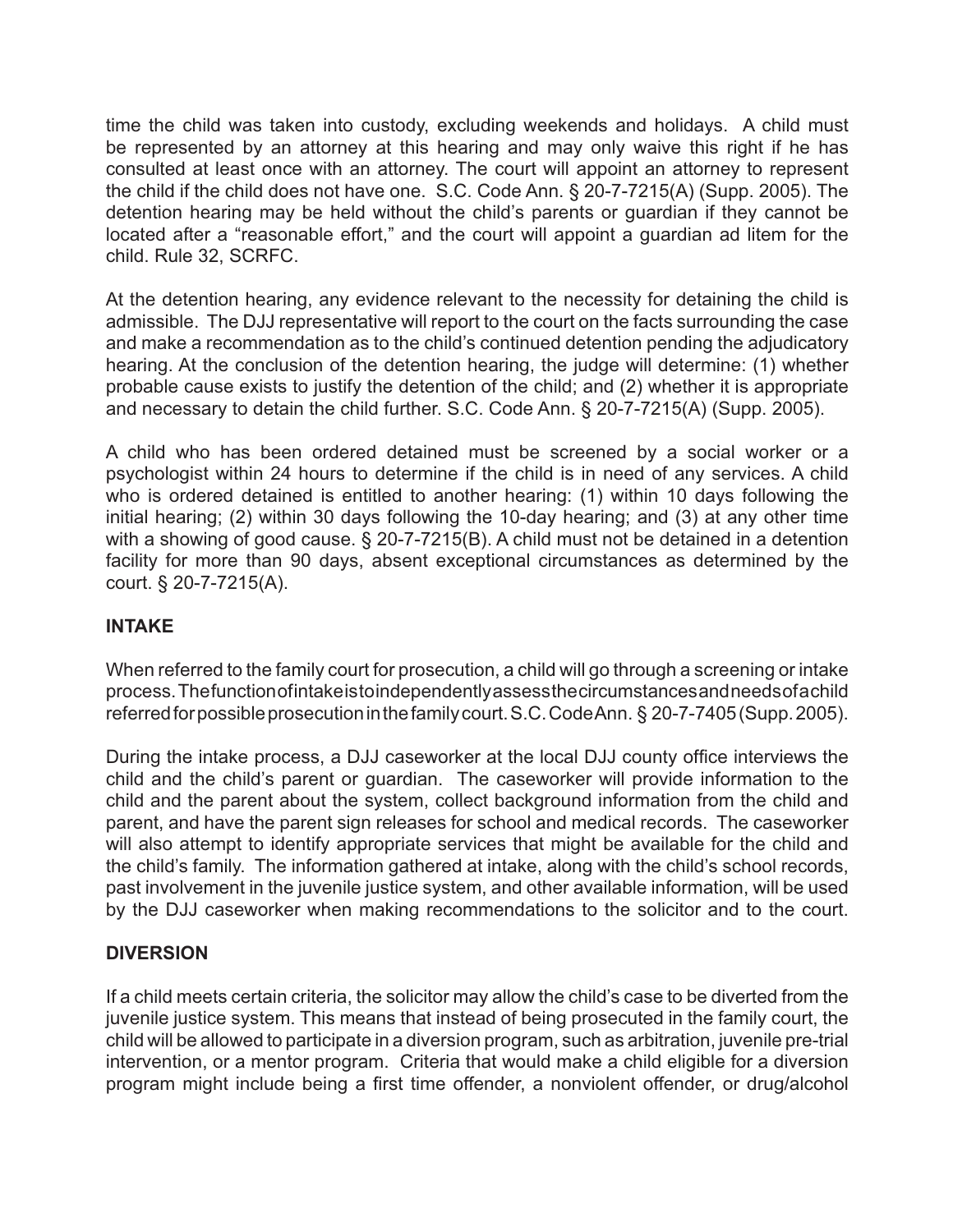dependent. If the child successfully completes the diversion program, the charges against the child will be dismissed.

### **WAIVER (OR TRANSFER OF JURISDICTION)**

Something else that could happen early in the processing of a child's case is waiver. The waiver process is one of the most significant actions that can take place in family court, as it involves waiving or transferring the child's case from family court to adult court.

State law determines when a child is eligible to be waived to adult court and is based on the age of the child and the type of offense the child is alleged to have committed. Prior to waiving a child to adult court, the family court must determine, after a full investigation of the facts and circumstances surrounding the case, that it is in the child's or the public's best interest.

A family court judge has the authority to waive: (1) a child of any age charged with murder; (2) a child 16 or older charged with any criminal offense (not status offense), after full investigation; (3) a 14 or 15 year old charged with an offense which, if committed by an adult, would carry a maximum term of imprisonment of 15 years or more, after full investigation and a hearing; and (4) a child 14 or older charged with carrying a weapon on school property, unlawful carrying of a handgun, assault and battery of a high and aggravated nature, or unlawful distribution of drugs within a half-mile of a school, after full investigation and a hearing. A family court judge is required to waive a child 14 or older charged with an offense which, "if committed by an adult, provides for a term of imprisonment of ten years or more, if the child has previously been adjudicated…or convicted…of committing two prior offenses which, if committed by an adult, provide for a term of imprisonment of ten years or more, and the second offense was committed after the sentence for the first offense was imposed." S.C. Code Ann. § 20-7-7605 (Supp. 2005).

#### *Waiver Hearing*

The purpose of the waiver hearing is to determine whether waiver is in the child's and the public's best interest. A child who is being considered for waiver will usually undergo a pre-waiver evaluation prior to the hearing. The evaluation results are compiled into a waiver evaluation report that is presented at the waiver hearing to assist the judge in deciding whether or not to waive the child.

The U.S. Supreme Court has identified eight factors that may be considered by the judge when deciding whether or not to waive the child to adult court. The eight factors are: (1) the seriousness of the alleged offense and whether waiver is necessary to protect the community; (2) whether the offense was committed in an aggressive, violent, premeditated, or willful manner; (3) whether the alleged offense was against persons or property; (4) whether there is sufficient evidence for a Grand Jury to return an indictment;  $(5)$  the desirability of trial and disposition of the entire case in one court when the child's co-defendants in the allegedoffense are adults; (6) the level of sophistication and maturity of the child; (7) the child's record and previous criminal or adjudicative history; and (8) the prospects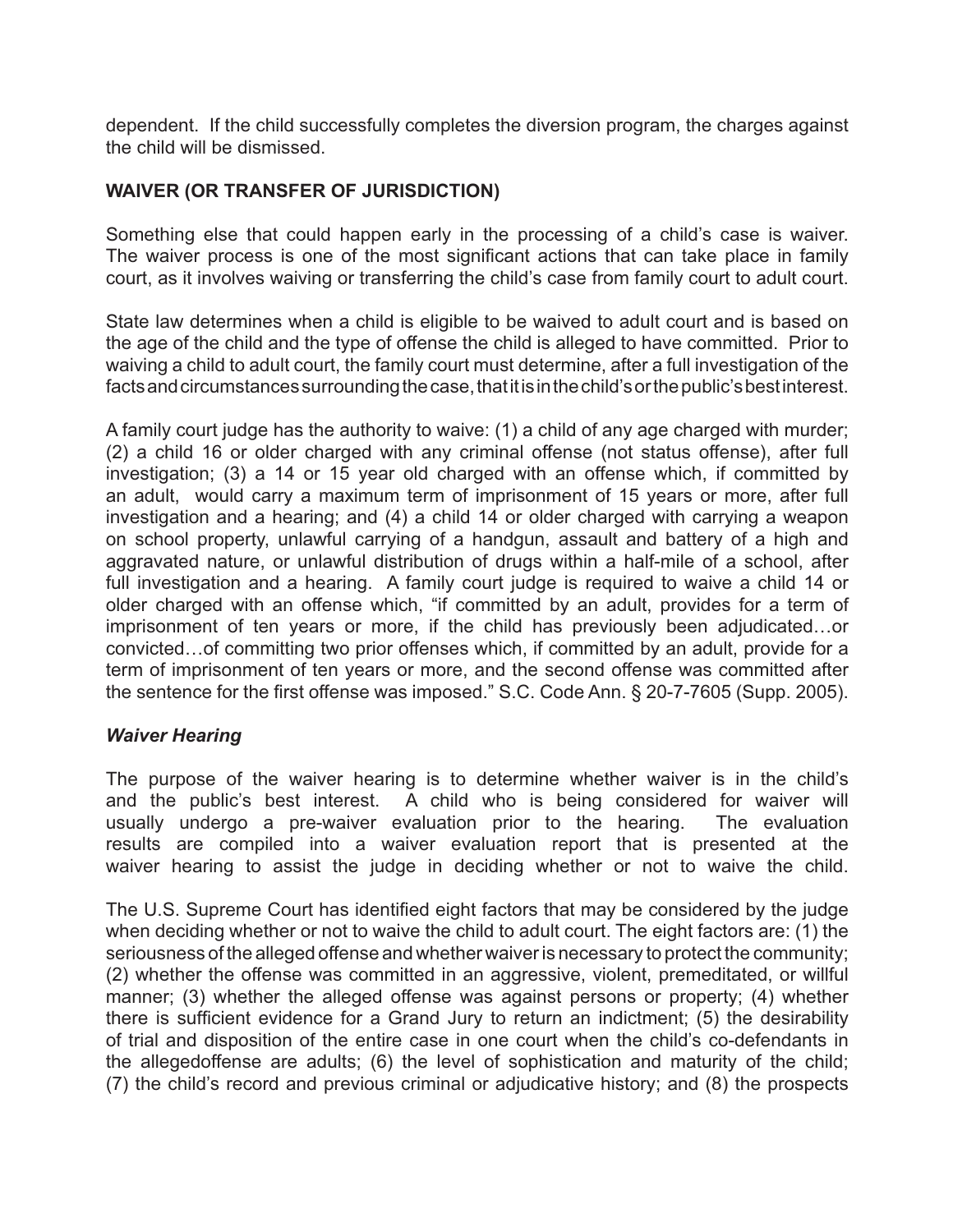for adequate protection of the public and the likelihood of reasonable rehabilitation of the child by the use of services currently available to the court. *Kent v. United States*, 383 U.S. 541 (1966).

# **ADJUDICATION**

When a child is referred to family court and the solicitor chooses to prosecute, a hearing is scheduled for the family court judge to determine whether the child is guilty or innocent of the alleged offense. At this stage, the child will either admit or deny the allegations in the petition. The child has a right to a trial where the solicitor has the burden of proving that the child committed the alleged offense; the child also has the option of admitting the allegations and pleading guilty.

# *Children's Rights*

The U.S. Supreme Court has held that children are entitled to fundamental due process rights which are guaranteed to adults by the United States Constitution in proceedings that could result in confinement to an institution in which their freedom would be curtailed. These rights include: (1) the right to notice of the charges and time to prepare for the case; (2) the right to an attorney; (3) the right to confront and cross-examine witnesses; and (4) the privilege against self-incrimination, including the right to remain silent in court. *In re Gault*, 387 U.S. 1 (1967). The Supreme Court also held that children are guaranteed the right to the adult criminal court standard of "beyond a reasonable doubt" when determining guilt and the right against double jeopardy. *In re Winship*, 397 U.S. 358 (1970), *Breed v. Jones*, 421 U.S. 519 (1975).

Some rights guaranteed adults in criminal prosecutions, however, are not guaranteed children in South Carolina family court adjudications. These rights include the right to a jury trial and the right to bail. The U.S. Supreme Court held that children do not have a constitutional right to a jury trial because the "juvenile court proceeding" has not yet been held to be "criminal prosecution" within the meaning and reach of the Sixth Amendment. *McKeiver v. Pennsylvania*, 403 U.S. 528 (1971).

# *The Plea*

If there is ample evidence supporting the allegations of the petition (i.e., sufficient proof that the child committed the alleged offense), the child may decide to give up the right to a trial and plead guilty or admit to the facts of the petition. Before a child pleads guilty, the child's attorney may enter into plea negotiations with the solicitor. Plea negotiations may involve: a reduction of a charge; dismissal of one or more of multiple charges; elimination of the possibility of waiver to adult court; and/or agreements regarding disposition recommendations for the child, such as an agreement by the solicitor to recommend probation. When a child enters a guilty plea, the judge must be satisfied that the plea was entered into voluntarily.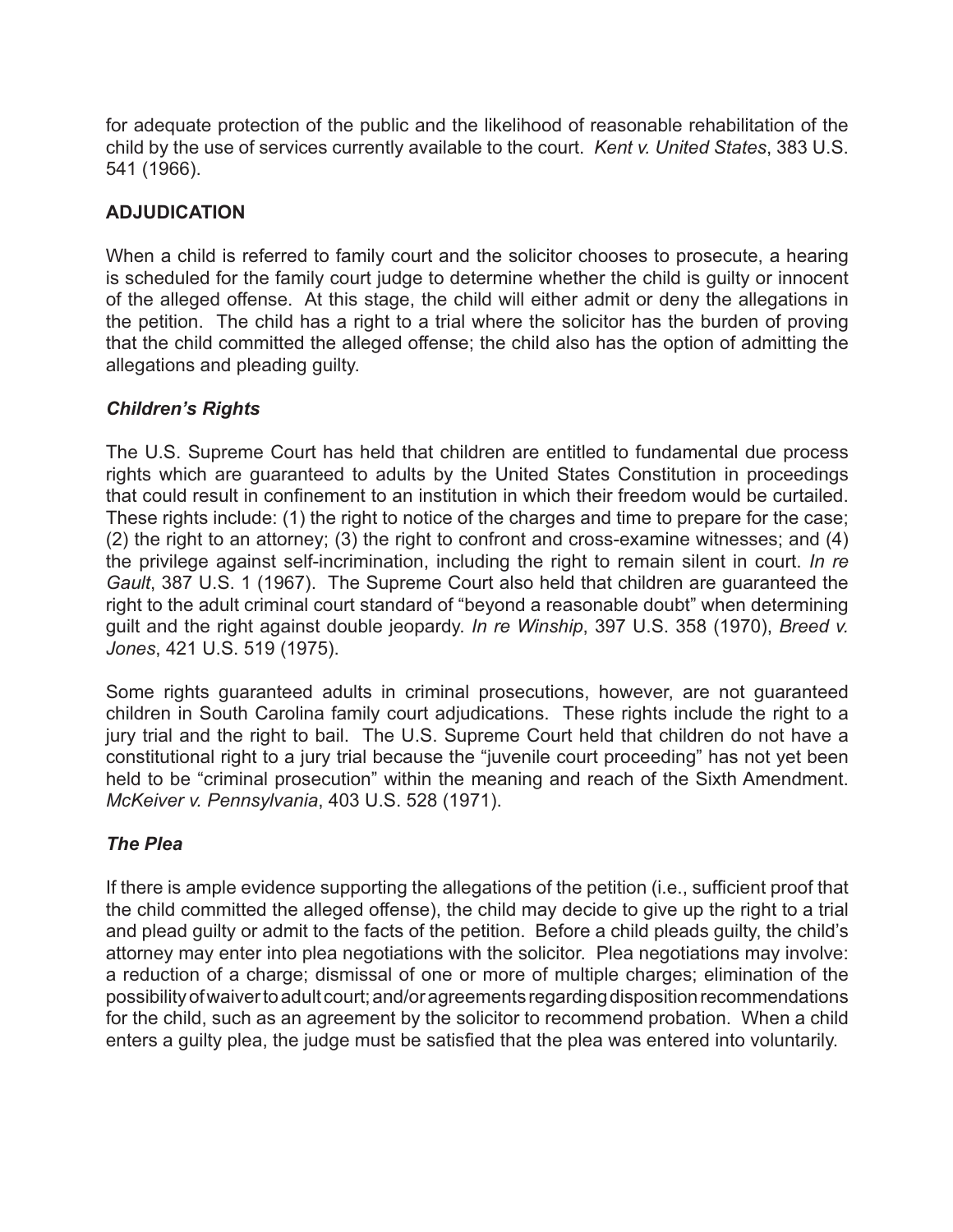### *Adjudicatory Hearing*

If the child denies the allegations in the petition, an adjudicatory hearing is held before a family court judge. The adjudicatory hearing is comparable to a trial in adult court. The purpose of the adjudicatory hearing is to determine if the child is guilty or innocent. Before finding a child guilty of an alleged offense and adjudicating the child delinquent, the judge must be satisfied that the evidence proves beyond a reasonable doubt that the child committed the offense.

At the conclusion of the adjudicatory hearing, after all the evidence has been presented, the judge will make a ruling. The judge may find that the child is innocent, find the child guilty and adjudicate the child delinquent, or dismiss the case because of insufficient evidence. It is important to note that an adjudication is not a conviction. Adults who are found guilty of an offense are "convicted;" children are "adjudicated delinquent."

These hearings are closed to the general public, and only those individuals who have a direct interest in the case or who work for the court may be admitted. S.C. Code Ann. § 20-7-755 (Supp. 2005).

### **DISPOSITION**

The final phase of the court process is the disposition (sentencing) hearing. At the disposition hearing, the judge makes a ruling as to what will happen to the child. Prior to the disposition hearing, the court may order an evaluation of the child's circumstances and background.

## *Predisposition Evaluation*

After adjudicating a child delinquent, the family court judge may move into the sentencing phase or disposition hearing, or the judge may order the child to undergo an evaluation prior to sentencing the child. The purpose of the evaluation is to gather information about the child and the child's surroundings, background and circumstances. The information is then provided to the judge in a report designed to assist the judge in determining an appropriate sentence, taking into account the needs and the best interests of the child.

This evaluation will include psychological, social and educational assessments that are conducted in the community (community evaluation) or at a DJJ evaluation center. If the child is sent to a DJJ evaluation center, the child will also receive a medical examination and attend school while at the evaluation center. A child may not be committed to an evaluation center for more than 45 days. S.C. Code Ann. § 20-7-7810(C) (Supp. 2005).

The evaluation report prepared for the judge includes: information gathered from interviews with the child and the child's parents or guardian; psychological and possibly psychiatric evaluations and tests; information gathered from the child's teachers and school officials; an overview of the child's school and court records; and recommendations regarding treatment and services that would benefit the child.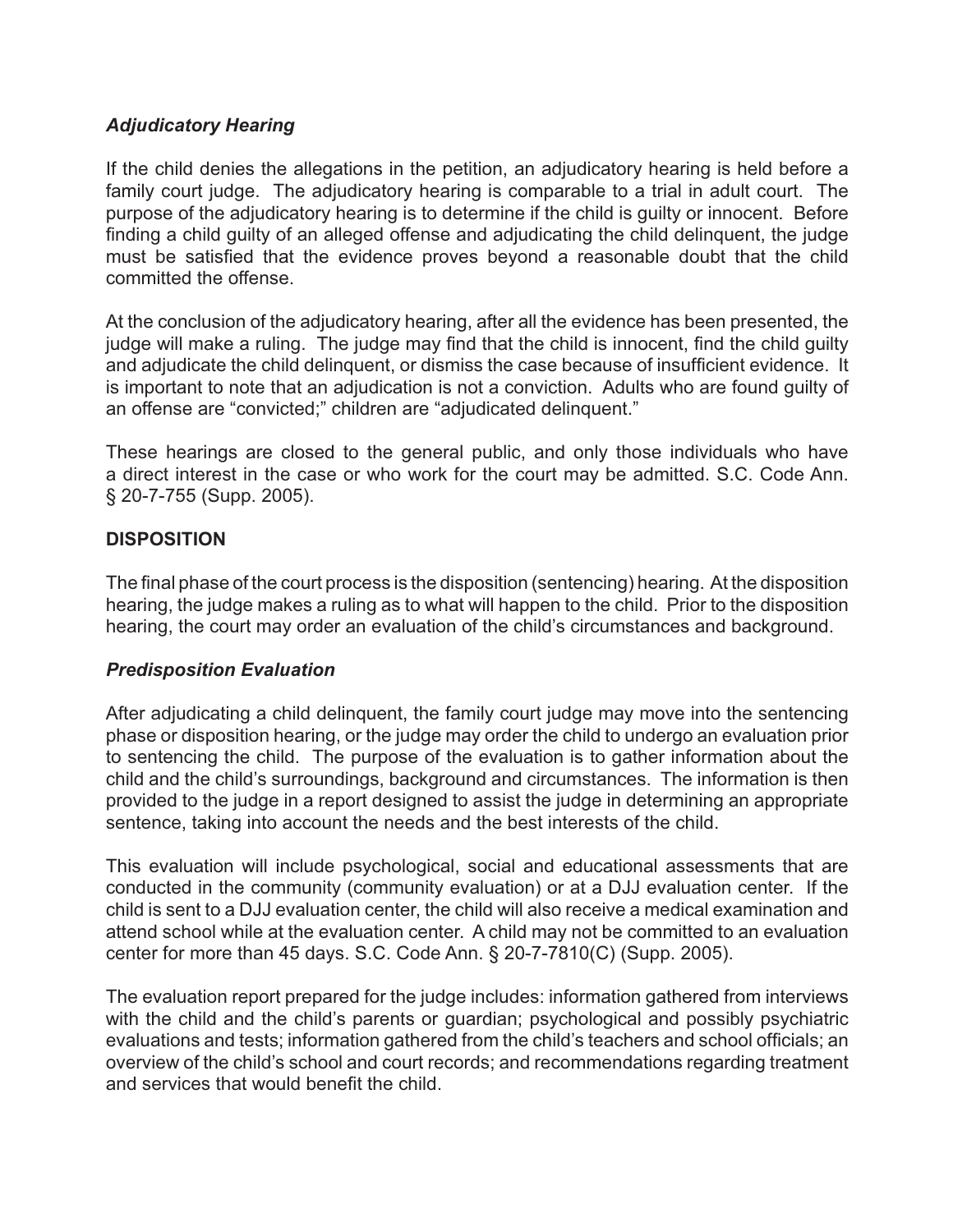## *Disposition Hearing*

While the purpose of the adjudicatory hearing is to determine whether the child is guilty or innocent of the alleged offense, the purpose of the disposition hearing is to determine what sentence is most appropriate for the child, taking into consideration the child's best interest and the protection of the community.

The court has the authority to: dismiss the petition; order that the child be examined or treated by a physician, psychiatrist, or psychologist and placed in a hospital if necessary; order the child to participate in a community mentor program; designate a state agency as the lead agency to provide a family assessment to the court; suspend or restrict the child's driver's license; place the child on probation; and/or commit the child to a DJJ institution. The judge takes the following into account when sentencing the adjudicated child: evaluation reports, seriousness of the offense(s), school records, behavior at home, and prior court history.

## *Probation*

The majority of children adjudicated delinquent are placed on probation. The length of probation may be for any amount of time up until the child's eighteenth birthday. When placing a child on probation, the judge will specify what the terms of probation will be, depending on the unique circumstances of the child. The terms of probation may include regular school attendance, random drug testing, restitution, community service, electronic monitoring, curfews, participation in a community program, individual or group counseling, and in- or out-patient treatment.

#### *Commitment*

The court may determine that it is necessary to remove a child from the community and may commit the child to the custody of DJJ for placement at one of its institutions. The judge may commit a child to DJJ for either a determinate period of up to 90 days for each offense, or for an indeterminate period not to exceed the child's twenty-first birthday (unless sooner released by DJJ). Before committing a child to DJJ for an indeterminate period, the court must order the child to undergo an evaluation unless the child has been previously evaluated by DJJ and the evaluation is available to the court. S.C. Code Ann. § 20-7-7810 (Supp. 2005).

A child who receives an indeterminate commitment will be held at DJJ for an indefinite period of time, up to the child's twenty-first birthday. Once committed, the child is given a set of "guidelines," determined by the state Board of Juvenile Parole (the Parole Board). The guidelines set out the minimum and maximum number of months that the child will remain at DJJ and range from 1-3 months to 36-54 months. Guidelines are based on the seriousness of the current offense for which the child is adjudicated and the child's history of previous adjudications. The Parole Board uses these guidelines, along with information regarding the child's behavior and progress while at DJJ, to determine how long the child will be incarcerated. Children may be incarcerated at DJJ longer than their maximum